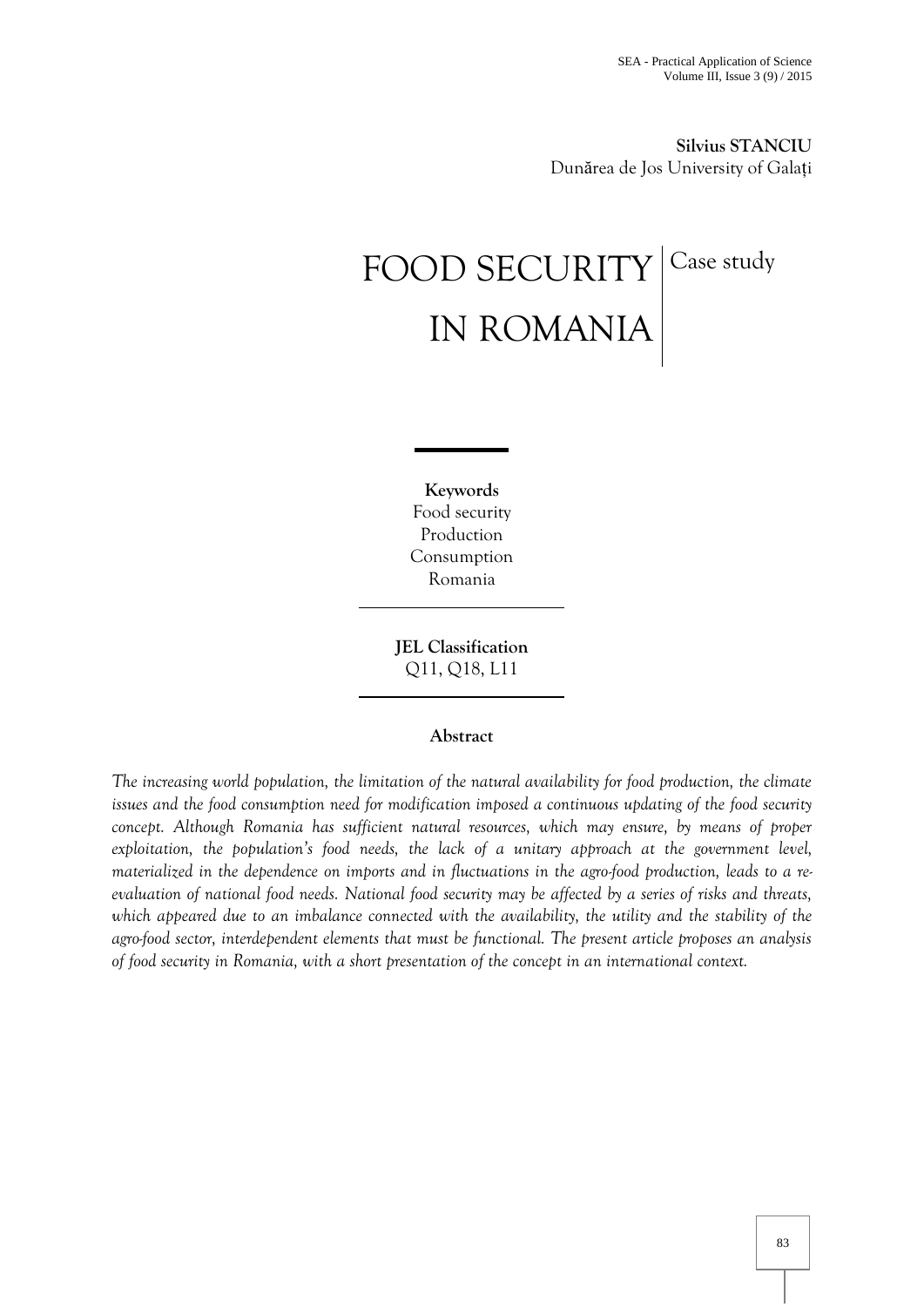## **Introduction**

Food security is a relatively new concept, appeared during the 1970's, in the context of a global manifestation of some food crises (Clay, 2002). It is complex to define the concept, as there are over 200 definitions and about 450 indicators used worldwide in this field (Bajagai, 2015). FAO statistics (2015a) frequently use 4 groups of indicators to characterize the level of global food security, based on the surveys performed at household level.

The international interest in the global food economy, which deals with critical aspects at a global level, such as starvation and food crises, was registered in the declarations of World Food Conference, Rome (United Nations, 1974).The negotiations of the international official bodies at the meeting in Rome, in the field of worldwide food for population, mainly focused on the problem of food supply in adequate quantities, for an accessible price.An analysis of the evolution of food security concept within the period between 1970 and 2002 was performed byClay (2002, p. 3), who presents the main directions appeared in the documents of international organizations (Table 1).

The FAO Declaration at The World Food Summit, Rome (FAO, 1996, p. 2), defines food security as existing "when all the people have physical and *economic access at any moment to sufficient, safe and nutritious food, which meets the food nutritious needs and food preferences for an active and healthy life*", bringing new elements as compared to the previous definition: the physical and economic accessibility of all the citizens in the world to food products.

According to the FAO approach (1996), four essential aspects of food security are emphasized:

the availability of food – enough quantities of products, supplied by domestic production or imports (including food aids), compliant from the food safety point of view;

 $\triangle$  the accessibility to food – the access of individuals to sufficient resources (economic and physical) for the purchase of proper food for being on a food diet;

 $\triangle$  the proper use of food – the existence of an adequate diet, the access to drinkable water, hygiene/sanitation and heath care in order to ensure the physiological needs under proper nutritional conditions;

the stability of the first three conditions  $-$  a  $\color{blue}\blacklozenge$ concept including both the assurance of the food supply continuity, regardless of the manifestation of sudden shocks (economic or climatic crises) or cyclical, and the access to food (see table 1).

The FAO document (2002) highlights the aspect of food security and the nutritional needs of the individual, stipulating the necessity of having access to safe food, appropriate from a nutritional point of view, which allows the consumer to have a normal life. The current aspects related to food security are focused on access, safety, availability. The joint declaration, drawn-up as a result of the WTO and WHO agreements (2002, p. 124), stipulates that the national food safety is a complex concept, including several components. According to the document issued by the two institutions, food security represents the capacity of a country to ensure an overall adequate food supply, with the aim of satisfying the nutritional needs of its own population at any moment, by internal production, imports of food products and/or the temporary use of national food stocks (WTO and WHO, 2002, p. 52).

In the case of countries depending on food imports, the national food security implies an economically convenient access to food sources, depending on the domestic production-distribution, respectively to the access to international markets, including to the exchange rate availability in order to be able to buy it from foreign markets. In these countries, the freedom of trade may reduce the auto-sufficiency in the field of basic food production and may increase the addiction to imports.

The data presented in the FAO statistics (2015a) regarding global food security, proves a constant decrease of the spread of worldwide undernourishment, from a registered average value of 18.6% in 1991 to an estimated value of 10.9% in 2015. This decrease is due to the growth of the degree of ensuring the average food ratio by food share, respectively by about 10% in the analysed period.

The consumption price indicator (CPI) for food, calculated by using the values registered in 2000 as a fixed basis, shows a constant increase during  $2000 - 2013$ , reaching a maximum value of 2.93 in 2013. There is a slight decrease of CPI in 2014, up to the value of 2.85 (FAO, 2015a).

#### **Romania's agro-food potential and its food security**

With a total surface of 23.84 mil.ha. and an absolute value of the agricultural surface (farmland) of 14.7 mil. ha representing 62% of the total surface, Romania occupies, in point of potential for agricultural activities, the second position in Eastern Europe after Poland. The biggest part of farmland is represented by the arable land (66.3%), followed by natural grasslands (29.2%) and by orchards and vine (4.5%). An important part of farmland has a high quality soil, rich in chernozem, which is very good for vegetal crops (Stanciu, 2014a). The countryside, which is made up of farmland, forest land and the land from villages, constitutes an important component of the Romanian territory, representing 92% of the total. According to research performed by Otiman(2014), for the period 2030 – 2035, Romania has an important food potential, capable of ensuring food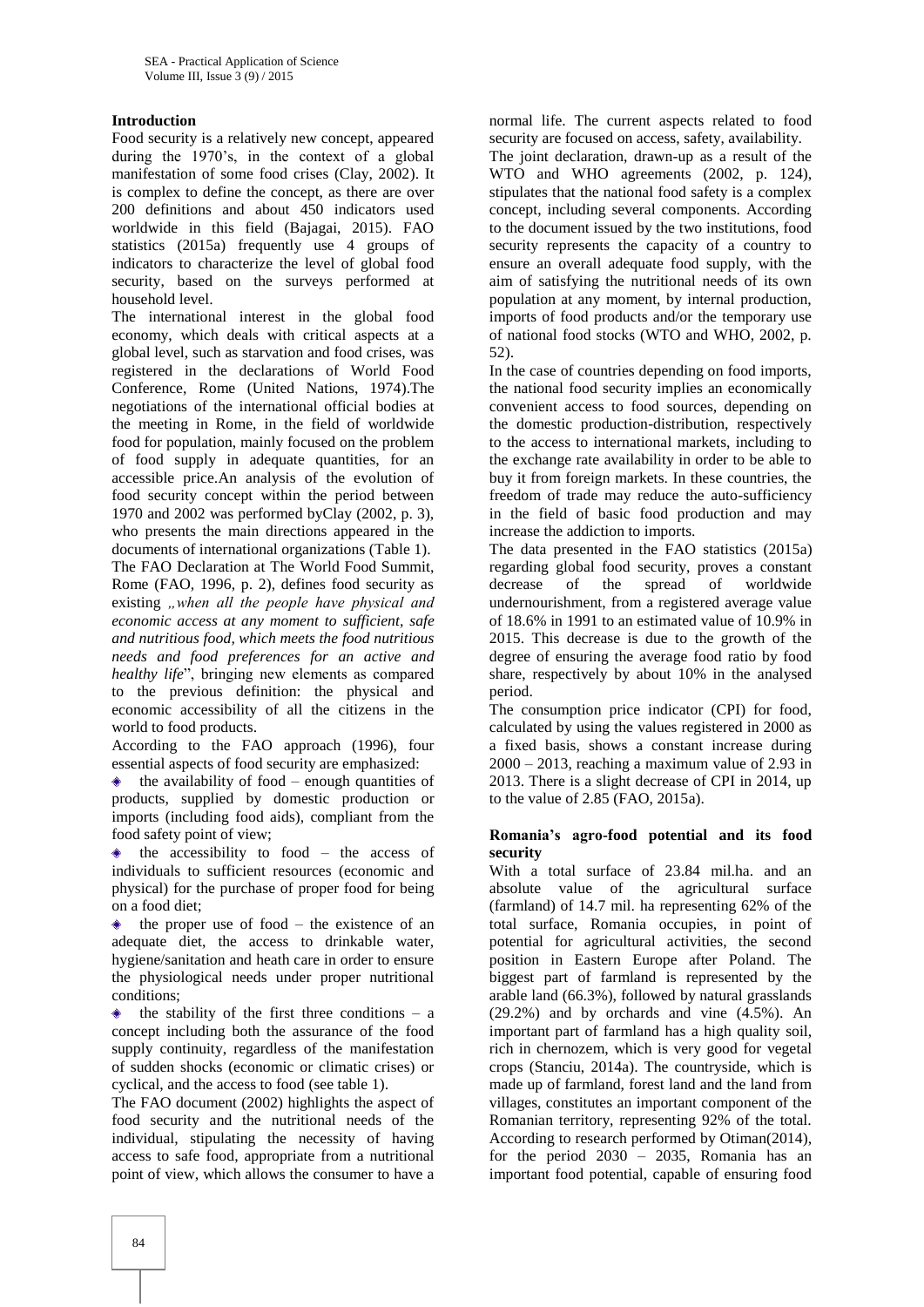for 38.5 million people, with resources available for export and the ability of an agricultural raw material consumption of approximately 49 – 50 billion euro.

According to European Commssion data (2015), in the period  $2010 - 2014$ , the percentage of the agricultural sector in the GDP ranged between 11 and 13.7%, with slight positive fluctuations in the years which were characterized by favourable rainfall (figure 1). The percentage of employees in the agricultural domain is about 30% of the total workforce from Romania, a value which is superior to the European average. Romanian food production is closely connected to climatic conditions. According to the forecasts quoted by the Ministry of Agriculture and Rural Development MARD (2014), on a medium and long-term basis, climate modifications can significantly affect the Romanian agricultural sector. Thus, in the next decades, for our country there are expected steady increases in the annual average temperature due to global warming. The forecast for Europe envisages annual temperature evolutions that can range between  $0.5^{\overline{0}}$  C and  $1.5^{\overline{0}}$  C for the next 15 years, which could reach up to  $5^{\circ}$  C in 2099, depending on the global evolution forecasted for Terra. Climate changes will also lead to important modifications in rainfall, which will manifest differently in the areas of our country. The North of Romania will be characterised by an increase in rainfall, materialised in an increase in crop productivity on a mediumterm basis, but there will also be extreme situations, such as more floods during the winter season and drought during the summer season. The South and South-East of Romania will be extremely affected by drought, fact that will lead to a general decrease in the vegetal sector productivity (European Commission EC, 2008).

The reduction of the greenhouse effect, although possible, is very unlikely because of the lack of commitment of the world's biggest polluters (The USA, China and Canada) or the withdrawal of some important polluters, such as Japan, Russia or New Zealand from the Kyoto Agreement (Barzoi, 2011). The lack of some unitary measures to develop the national irrigation system will lead to important fluctuations in Romania's crops.

National food security is also influenced by the farms' size and yield. Land restitution to former owners after the change in the political regime was achieved by limiting the maximum areas and, in most cases, to more descendants. Romania is characterised by a fragmentation of farmland, being the member state with the most numerous small farms (under 2 ha., or under 4 LSU, respectively), with employees with a high average age, which is materialised in a Standard Production under 2,000 euro for over 75% of the local farms (EC, 2015b). Although natural resources are considerable, the Romanian agriculture productivity is low. Romania presents significant discrepancies as compared to  $EU - 27$  in point of the agricultural sector's productivity, even in the favourable years, the level of productivity being almost half of the  $EU - 27$ average. The untapped economic potential of Romanian agriculture and of Romanian rural areas can be explained both by the internal structure of Romanian farms (the small size), the improper or faulty use of the production factors, the human workforce included, but also by the poor infrastructure and institutional framework. The lack of marketing infrastructure/ of capitalising the agricultural products especially represents a critical aspect for small farms (PNDR, 2013).

Thus, the average values recorded in Romania in the period 1990 – 2011 for the yields of major crops are much lower than those from EU 15. With the exception of oilseeds, for which there is a medium yield per hectare of a little over the value recorded in the Western countries, for wheat and corn the average obtained yields in Romania are of almost one third of the EU 15 average (figure no. 2). The droughts recorded in the last few years, the summer of 2015 included, were extremely severe, sometimes alternating with heavy rainfall and floods, increased these differences. At a global level, the arable crops from our country made little progress in increasing returns in the period 1999 – 2011, the wheat and corn crops stagnated and there have been fluctuations due to the unfavourable weather conditions. These statistical data must be analysed by taking into consideration the dual purpose of Romanian farms. Therefore, there is a small number of farms (representing about 7% of the total), which efficiently and competitively manage approximately 70% of farmland, obtaining production surpluses and high productivity, whereas the great majority of farms have under 5 ha. of land and low efficiency (EC, 2015).

The gap as compared to the Western Europe is obvious in the case of animal products, especially in the milk sector (figure no 3). The most domestic milk production comes from approximately 800 thousand small subsistence farms, with a small number of animals, fact which didn't allow farmers to access milk subsidies. Although NASVA imposed a series of conditions regarding raw milk delivered by farmers to the processing units, it doesn't entirely cover the Community standards. The insufficiency and inconsistency of milk production delivered by local farms, as well as its low quality, led to the orientation of some processors towards import raw milk. The elimination of milk quota will continue to significantly affect the local sector, which will be subject to fierce competition from the part of Community partners. The effect upon the national sector can be cumulated with the embargo imposed by Russia on Community food, which led to an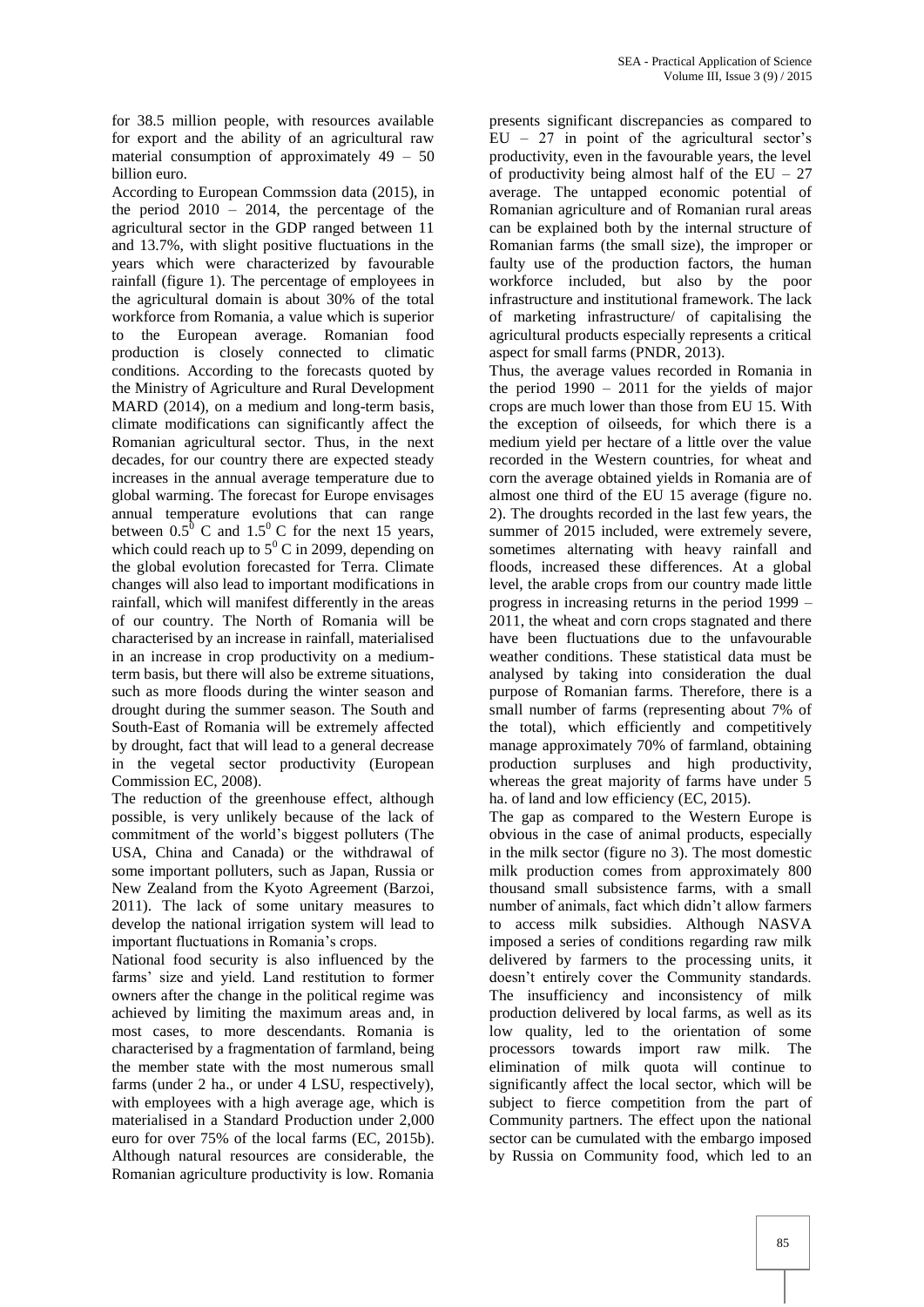afflux of imported finished products on the local market (Stanciu, 2014d).

For meat products the difference in productivity as compared to the Western countries is smaller, mainly due to the fact that in official statistics there are presented only the data recorded in certified slaughterhouses.When Romania joined the EU, there was a significant decrease in the total meat production from slaughterhouses, due to a decrease in the number of animals and to the fact that numerous slaughterhouses did not comply with the European standards (Stanciu, 2014d, Stanciu, 2015). The certified slaughterhouses operate at present with a high level of performance and food safety, the economic indicators having bigger values as compared to other sectors of the national food industry.

The evolution of Romania's foreign trade transactions in the agro-food domain is presented in figure no 4. Romania mainly exports raw materials and imports finished products. The trade surplus of the agro-food product exchanges from 2014 was of 514.3 million euro, rising with 58.3% as compared to the positive balance of 324.9 million euro recorded in 2013. In 2014, Romania exported agrofood products of 5,409 million euro, with 311.5 million euro more than the previous year, whereas imports, which were 4,895.3 million euro worth, increased more slowly, exceeding with 2.6% the value recorded in 2013. As compared to the previous year, the value of the intercommunityagro-food product deliveries from 2014 increased with 10.7%, whereas exports towards third party countries decreased with 0.3%. The purchases from the EU member states increased by 3.2%, whereas the ones from third party countries were at the same level as in 2013. The main exported agro-food products in 2014 were: wheat (almost 5.0 million tons for 959.4 million euro), corn (3.7 million tons/755.1 million euro), cigarettes, seeds and the sunflower oil, rapeseeds, barley, livestock – sheep or goats, poultry meat and live cattle. As compared to products obtained in 2013, the bigger number of cigarettes and rapeseeds intended for export brought a surplus of 193.1 million euro (a total of 699.1 million euro) and 145.7 million euro (a total of 338.3 million euro), respectively. The nut export recorded a high values in 2014, too, as the delivered quantity and the unitary price increased by 22.8%, thus the proceeds also increased with 55.6% as compared to 2013, reaching 60.4 million euro.

Pork, the soy grits, the bakery-confectionery products, the different food by-products and chocolate occupied the first places in the structure of the agro-food imports in 2014, taking into consideration their share in total imports. As compared to 2013, the invoices were bigger mainly for raw tobacco (a total of 162.4 million euro,

representing an increase with 27.9%), poultry meat (146.1 million euro, +19.2%), chocolate (163.6 million euro,  $+16.3\%$ ) and pork (286.1 million euro, +6.5%). Sugar, a product which was traditionally situated on the first or second position in the top of imports together with pork, recorded a significant decrease in imports (less with 47.9 thousand tons, 60.8 million euro respectively), under the pressure of the quantities of sugar from beetroot produced supplementary in 2014, it occupied the  $10<sup>th</sup>$  place in the imports' ranking, after coffee. Decreasing values of imports were also recorded at: wheat (-6.8 mil. euro), cigarettes (-29.8 mil. euro), milk and sour cream (-8.3 mil. euro), mineral waters that contain sugar and sunflower seeds. The European Union was the main partner in Romania's trade in 2014: the agrofood product deliveries towards this destination had a value share of 61.0% (58.4% in 2013), and the purchases from the EU member states hold a share of 81.4% (80.9% in 2013).

The average consumption per inhabitant of the main types of food is presented in tableno 2. The Romanians eat important quantities of cereals, the bread and the bakery products being one of the basic types of food eaten by the population. The monthly average consumption, expressed in equivalent flour kilograms is of approximately 13 kg/inhabitant, being among the highest in Europe. Milk and dairy product consumption is among the lowest in Europe, mainly because of a decrease in the population's habit to drink fresh milk. According to the NIS data (2015), a Romanian consumes approximately 20 kg./month of dairy products (in equivalent 3.5% fat milk). Thus, Romania is situated close to the lower limit of the first consumption class at a global level (FAO, 2015b).

The monthly average consumption of meat and meat products per inhabitant decreased from 5.6 kg in 2009 to almost 4.5 kg., being superior to the average recorded on a global level but with approximately 50% lower than the value recorded in developed countries (FAO, 2015c). Romania does not excel in the consumption of fruits and vegetables either. Although the monthly average consumption recorded a slight increase in 2013, reaching approximately 7.62%, the value is the average between the consumption recorded by the inhabitants with high incomes and those with medium incomes (Pollack, 2001).

The data provided by the NIS (2015) regarding the average food consumption per inhabitant, expressed in calories and nutrients per types of calories and nutrients and per types of products, presented in table 3 show a slight decrease in the total energy intake at the level of Romania with an average of almost 0.7% per year. As far as the share is concerned, almost 75% of the energy requirements is provided by vegetal foods, out of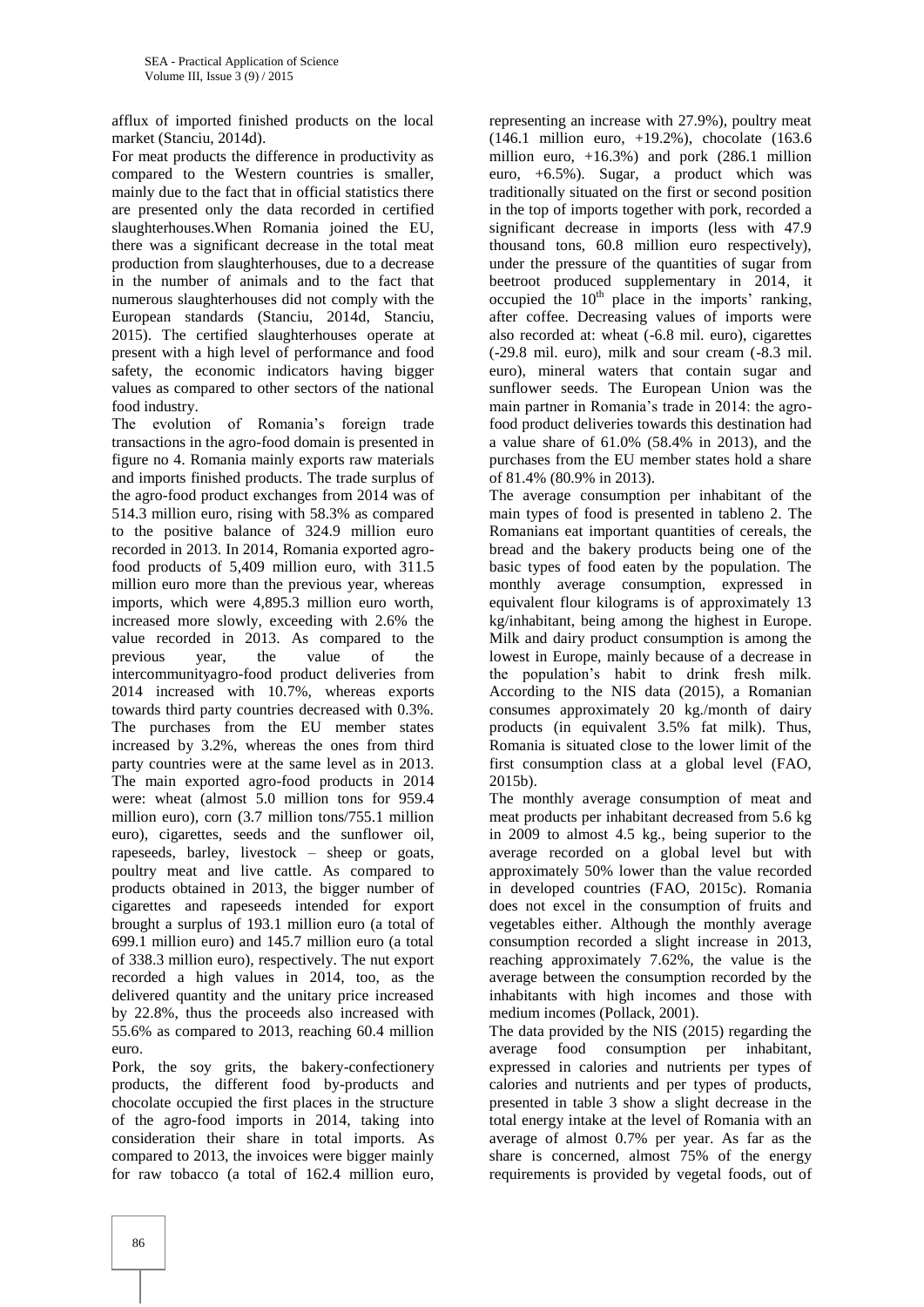which cereals represent almost 40%. The relatively low consumption of meat, milk and eggs reduces the share of valuable animal-origin nutrients in the Romanians' diet. The values of the main food security indicators for Romania according FAO (food production, dietary energy supply, food price and its volatility), are presented in figure no 5.

The data presented prove that, even if Romania is classified among the countries with a healthy lifestyle, the consumption of important foods by means of the intake of nutritive components is relatively low as compared to the first places in the European ranking.

#### **Romania and the Economist Intelligence Unit system**

A parallel system for evaluating food security, set by the Economist Intelligence Unit (EIU) (2014) and sponsored by the DuPont company, proposes an alternative version of calculation of a Global food security indicator (GFSI), based on 25 criteria, joint on three main sections: Accessibility, Availability, respectively Food Quality and Safety. In a classification comprising 109 countries at the level of 2014, Romania comes on position no 45, having intermediate average values in the three sections (53, 42, respectively 34). Worldwide, the USA is on the first place, with a score of 89 points; the last in the series of the 109 states is Burundi, with only 25.1 points. By comparison with the European states, Romania comes on the modest position no 23 within the classification of the 26 countries in the EIU analysis (table 4). The first position on the European classification is occupied by Ireland, which is also the third country on global level, in terms of food security. As compared to its neighbours, Romania overpasses only Bulgaria and Ukraine, being at considerable distance from Hungary.

Bulgaria presents a superior value of the food accessibility degree compared to our country, but it has inferior values of the other two indicators, being on the 50th place in the general classification.

The evolution of the GFSI complex indicator of food security and the average of the main indicators used for calculating it by the EIU analysis are presented in figure no 6. There is a slight increase of Romania's GFSI general country indicator, under the circumstances of the accessibility degree of the population to food, of a fluctuating evolution of food quality and safety and of a small positive evolution of food availability.

## **Conclusions**

Food security of Romania can be affected by a number of risks and threats, due to a vulnerable evolution from an economic point of view of the agro-food sector, which is extremely dependent on the evolution of the climate phenomena. Adapting to the difficult demands of the Common Agricultural Policy, which favours the Community members with competitive economies, can decisively affect the development of the local agrofood sector.

The increase in agricultural production can be achieved by extending the cultivated farmland, although the trend towards increasing the areas intended for technical yields (for the biodiesel yield), much more profitable from an economic point of view, represents a supplementary threat to food security. The vulnerability of the agricultural sector, due to climate changes, is due to the lack of infrastructure for irrigation and the financing/cofinancing deficit at a national and Community level. The isolation of the producers from agriculture due to the poor development of the transport infrastructures and to the lack of storage places, represents a factor that generates high prices, especially in the economic crisis periods. In this context, modernising the transport infrastructure for basic services represents a precondition for economic development and population stabilisation.

Food security in Romania is not affected by the lack of food from the market, but by an increase in imports, a decrease in the level of consumption from the local market and a lack of competitiveness of the agricultural sector.

The absence of a long-term coherent durable development strategy led to an increase in Romania's dependence on finished agro-food product imports, which represent approximately 60 – 70% of the consumed foods. The inability to capitalise own agricultural resources led to a high vulnerability of the market to the fluctuations in food prices on foreign stock markets. Government policy can decrease the impact of these threats by means of economic and fiscal measures (exemption from taxes and duties of some imports with an impact on the development of the food processing sector or giving subsidies in the poorly developed areas) and by local and regional investments, which can increase food availability. The first measures taken, i.e. VAT reduction for food products, is not correlated with support measures of the primary agricultural sector.

Romania can be threatened by its positioning among the countries with poor food security due to low yield, to the existence of some vast uncultivated or rudimentarily cultivated farmland, to the constant increase in food prices, overlapped with a lower purchasing power. All these lead to a difficulty of some segments of the population to cover the daily necessary amount of food from the available incomes.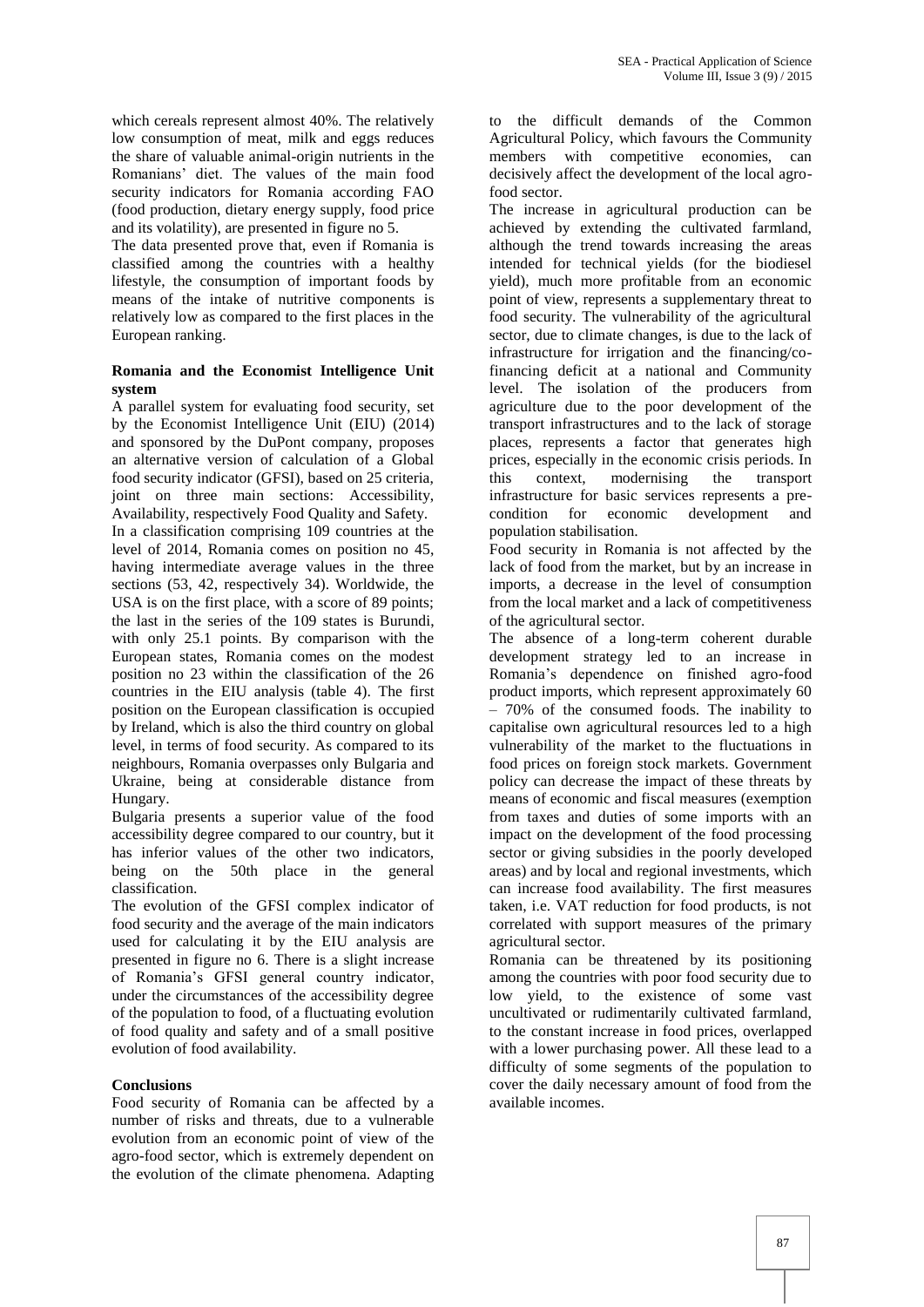#### **References**

- [1] Bajagai, Y, S., (2015), Basic Concepts of Food Security: Definition, Dimensions and Integrated Phase Classification, [online]. available at a state at a state at a state at a state at a state at a state at a state at a state at a state at  $\alpha$ http://www.foodandenvironment.com/2013/01/ basic-concept-of-food-safety.html. [accessed 20.04.2015].
- [2] Barzoi, M., (13.12.2011), Canada părăseșteProtocolul de la Kyoto, în HotNews.ro, [online], available at [http://www.hotnews.ro/stiri](http://www.hotnews.ro/stiri-revista_presei_international-10934059-canada-paraseste-protocolul-kyoto.htm)[revista\\_presei\\_international-10934059-canada](http://www.hotnews.ro/stiri-revista_presei_international-10934059-canada-paraseste-protocolul-kyoto.htm)[paraseste-protocolul-kyoto.htm,](http://www.hotnews.ro/stiri-revista_presei_international-10934059-canada-paraseste-protocolul-kyoto.htm) [accessed 10.09.2015].
- [3] Clay, E., (2002), Food security: concepts and measurement, in Paper for FAO. Expert Consultation on Trade and Food Security: Conceptualizing the Linkages Rome, 11-12 July 2002, [online], available at http://www.fao.org/docrep/005/y4671e/y4671e 06.htm, [accessed 20.08.2015].
- [4] European Commission, (2008), EU agriculture – taking on the climate change challenge, Directorate General for Agriculture and Rural Development, available at [http://ec.europa.eu/agriculture/publi/fact/climat](http://ec.europa.eu/agriculture/publi/fact/climate_change/%20leaflet_en.pdf) [e\\_change/ leaflet\\_en.pdf,](http://ec.europa.eu/agriculture/publi/fact/climate_change/%20leaflet_en.pdf) [accessed 18.09.2015].
- [5] European Commission, (2015), Member States Factsheets. Romania, available at http://ec.europa.eu/ agriculture/statistics/factsheets/pdf/ro\_en.pdf, [accessed 10.09.2015].
- [6] FAO, (1996), Rome Declaration on World Food Security, World Food Security Summit, Rome (November 13-17), [online] available at [http://www.fao.org/docrep/003/w3613e/w3613](http://www.fao.org/docrep/003/w3613e/w3613e00.HTM) [e00.HTM,](http://www.fao.org/docrep/003/w3613e/w3613e00.HTM) [accessed 18.08.2015].
- [7] FAO, (2002), The State of Food Insecurity in the World, FAO Corporate Document Repository, Rome, [online], available at [http://www.fao.org/docrep/005/y7352e/y7352e](http://www.fao.org/docrep/005/y7352e/y7352e00.HTM) [00.HTM,](http://www.fao.org/docrep/005/y7352e/y7352e00.HTM) [accessed 24.08.2015].
- [8] FAO, (2015a), Global Food Security Indicators, available at <http://faostat3.fao.org/browse/D/FS/E> , [accessed 18.04.2015].
- [9] FAO, (2015b), Milk and milk products facts, available at a state at a state of  $\alpha$  at a state at a state  $\alpha$  at a state  $\alpha$ [http://www.fao.org/agriculture/dairy](http://www.fao.org/agriculture/dairy-gateway/milk-and-milk-products/en/#.Vg0Rcfmqqko)[gateway/milk-and-milk](http://www.fao.org/agriculture/dairy-gateway/milk-and-milk-products/en/#.Vg0Rcfmqqko)[products/en/#.Vg0Rcfmqqko,](http://www.fao.org/agriculture/dairy-gateway/milk-and-milk-products/en/#.Vg0Rcfmqqko) [accessed 18.07.2015].
- [10]FAO, (2015c), Meat Consumption, available at [http://www.fao.org/ag/againfo/themes/en/meat/](http://www.fao.org/ag/againfo/themes/en/meat/%20background.html)  [background.html](http://www.fao.org/ag/againfo/themes/en/meat/%20background.html) , [accessed 18.07.2015].
- [11]Institutul National de Statistică NIS, (2015), Tempo Online, Statistics, Dataseries, available at [http://statistici.insse.ro/shop/?page=tempo1&la](http://statistici.insse.ro/shop/?page=tempo1&lang=ro) [ng=ro,](http://statistici.insse.ro/shop/?page=tempo1&lang=ro) [accessed 10.09.2015].
- [12]MinisterulAgriculturiişiDezvoltăriiRurale (Ministery of Agticulture and Rural Development) MARD, (2014), Romania's agri-food and rural development strategy 2020- 2030, draft, available at http://www. madr.ro/galerievideo/download/759\_7be36d138a0e2ce4513a3 a9623cd056c.html[accessed 15.09.2015].
- [13] Otiman, I.P., (2014), Strategiasiguranteisisecuritățiialimentare a României (var.2),[Food safety and security strategy of Romania]. Academia Română, Institutul de EconomieAgrară, [online], available at a state at a state at a state at a state at a state at a state at a state at a state at a state at  $\alpha$ [http://www.acad.ro/viataAcademica/doc2015/i](http://www.acad.ro/viataAcademica/doc2015/i0307-StrategiaAgroalimRo-PIOtiman.pdf) [0307-StrategiaAgroalimRo-PIOtiman.pdf,](http://www.acad.ro/viataAcademica/doc2015/i0307-StrategiaAgroalimRo-PIOtiman.pdf)  [accessed 18.04.2015].
- [14]PNDR, (2013), National Rural Development Programme, Romania, available at [http://www.pndr.ro/en,](http://www.pndr.ro/en) [accessed 24.08.2015].
- [15]Pollack, S.,(2001), Consumer Demand for Fruit and Vegetables. The U.S. Example., in Economic Research Service/USDA: Changing Structure of Global Food Consumption and Trade/WRS-01-1, Ed. A. Regmi, available at [http://www.ers.usda.gov/media/293609/wrs01](http://www.ers.usda.gov/media/293609/wrs011h_1_.pdf) [1h\\_1\\_.pdf,](http://www.ers.usda.gov/media/293609/wrs011h_1_.pdf) [accessed 18.04.2015].
- [16] Stanciu, S., (2014a), The Romanian food sector attractiveness for foreign investment, SEA - Practical Application of Science, II-3 (5) /2014: 604-610.
- [17]Stanciu, S., (2014c), The Romanian Swine Market in the EU Context, Economics and Applied Informatics, 3: 87-96.
- [18]Stanciu, S., (2014d), Romanian milk market analysis, SEA - Practical Application of Science, II- 2 (4) /2014:373-380.
- [19]Stanciu, S.,(2014b), Romanian beef & veal meat market analysis, SEA - Practical Application of Science, II- 2 (4) /2014:381- 388.
- [20]The Economist Intelligence Unit, (2014), Global Food Security Index, [online], available at http://foodsafetyindex.eiu.com, [accessed 18.04.2015].
- [21]United Nations, (1974) Report of the World Food Conference, Rome, (5-16 November 1974), United Nations publication, Sales No. E.75.II.A.3, chap. I.
- [22]WTO and WHO, (2002), WTO Agreements and Public Health. A joint study by the WTO and WHO Secretariat, [online], available at https://www.wto.org/english/news\_e/pres02\_e/ pr310\_e.htm, [accessed 18.04.2015].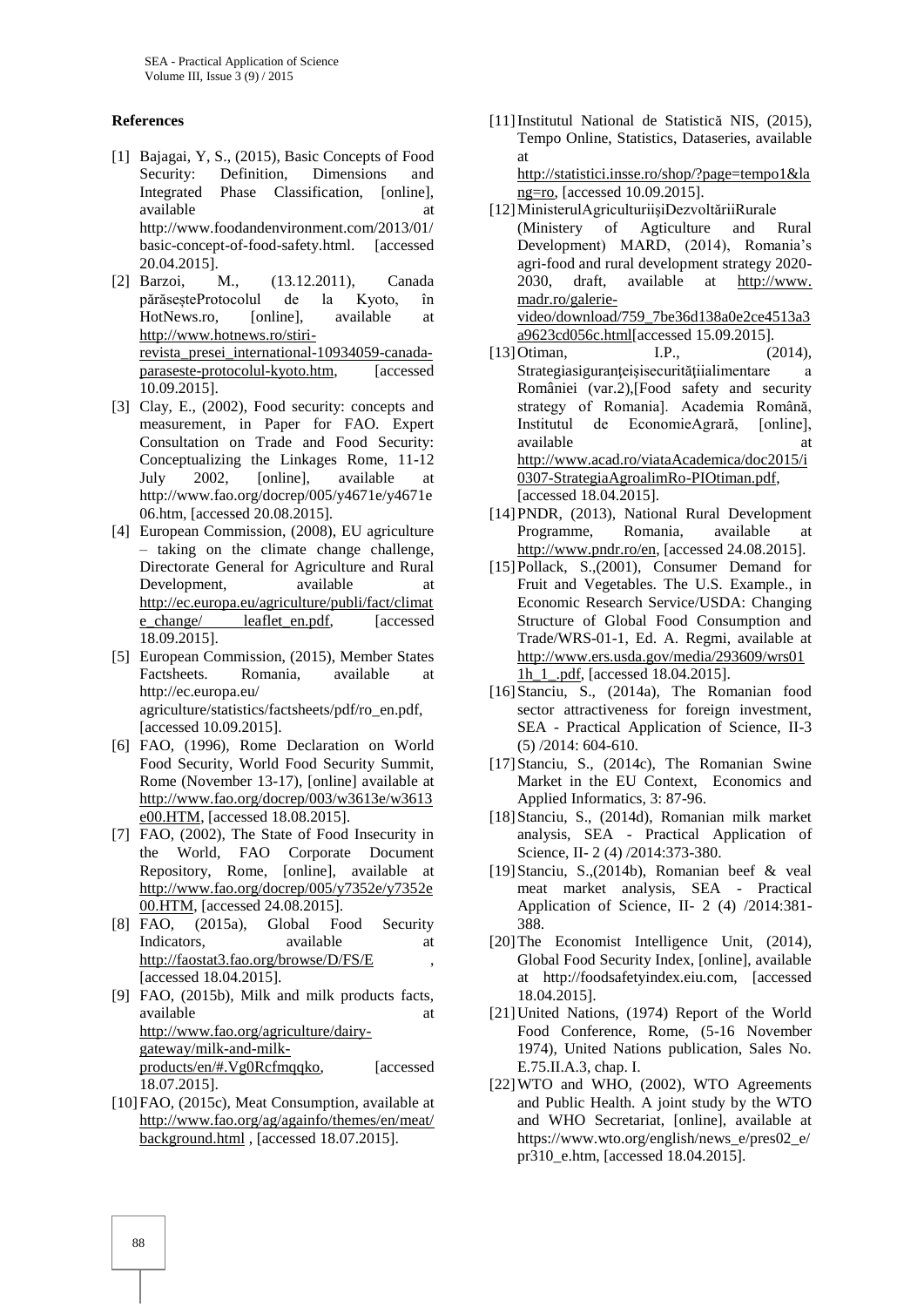#### *Appendices*



Figure no.1. Romanian agriculture - general data *Source: Author, data adaptation EuroStat, 2015*



Figureno. 2. Average yields for the major agricultural Romanian products (1990-2011) *Source:Author, data adaptation EC, 2015*



Figure no 3. Romanian agriculture output (in million euro) *Author, EC data adaptation, 2015*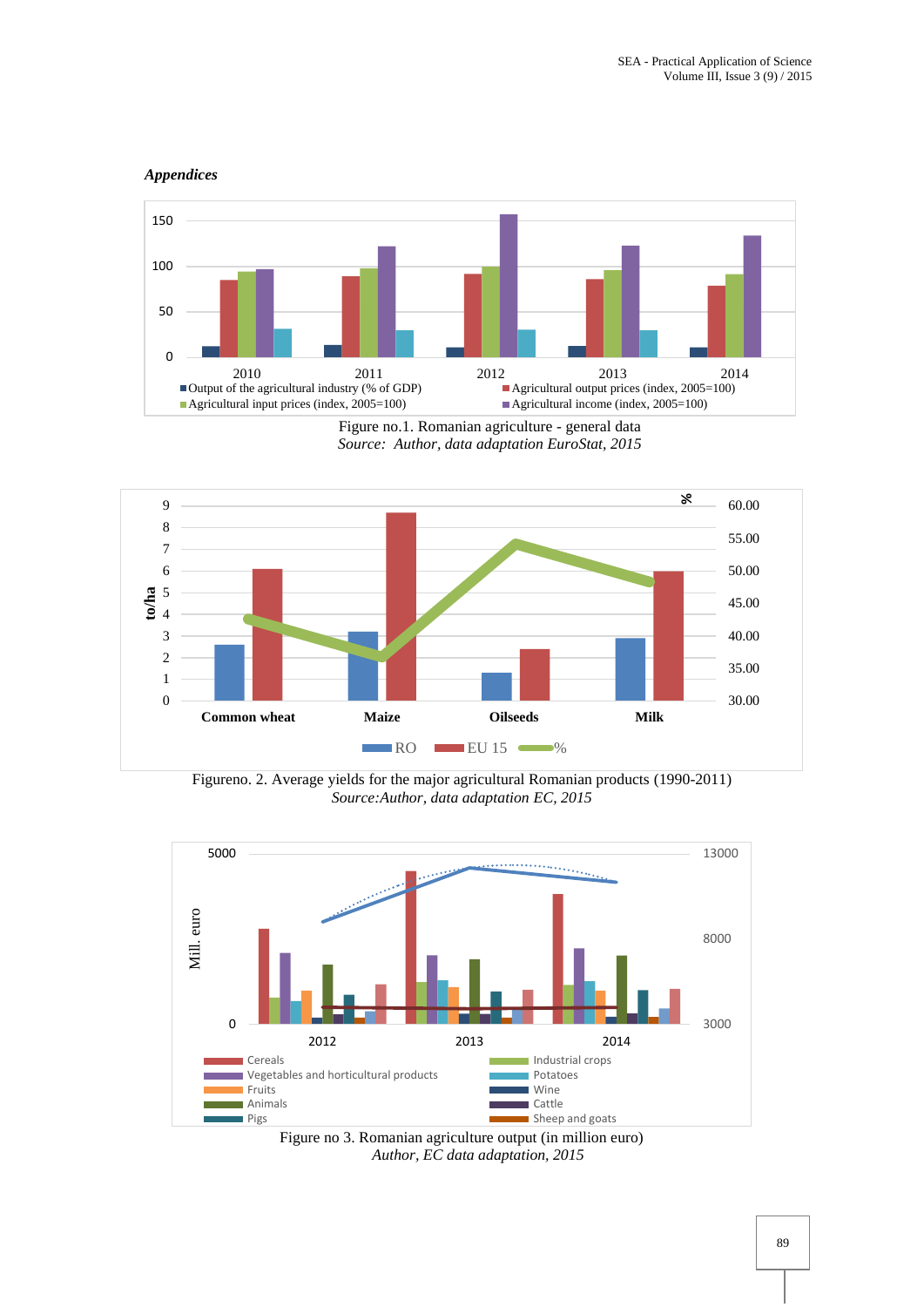

*Taken from EC, Member State Factsheets, Romania, 2015*



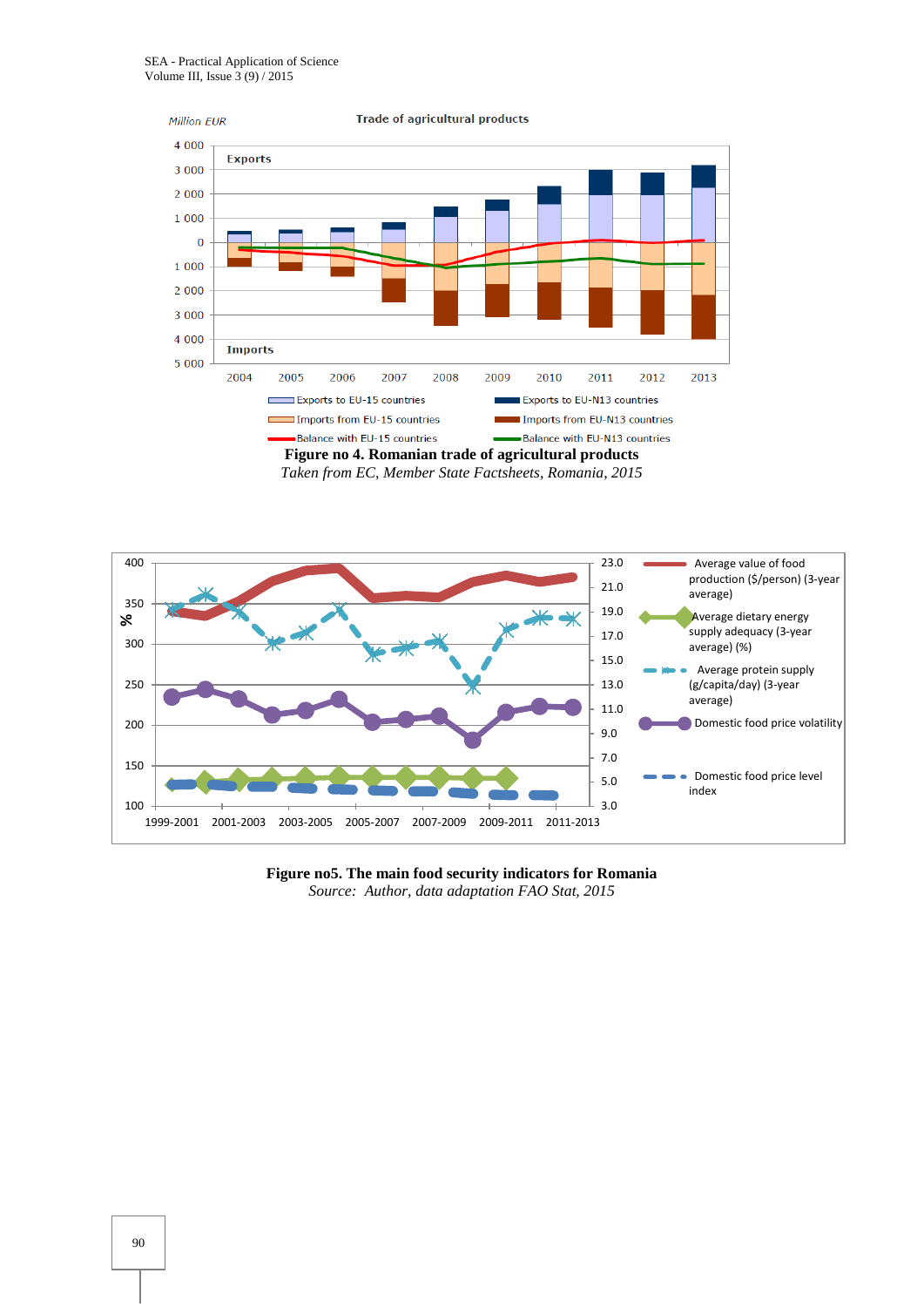

**Figure no.6. Evolution of food security in Romania according to EIU** *Source: Author, EIU data adaptation, 2015*

## Table No. 1

*Evolution of food security concept at international level*

| <b>Definitions of food security</b>                            | Organization, document, year      |  |  |  |
|----------------------------------------------------------------|-----------------------------------|--|--|--|
| "The permanent availability of a world offer of adequate       | United Nations, Proceedings of    |  |  |  |
| base food products, in order to support the constant growth of | the 1974 World Food Summit, Rome, |  |  |  |
| food consumption and to compensate for the fluctuations of     | 1974                              |  |  |  |
| production and prices"                                         |                                   |  |  |  |
| "Ensuring access of the worldwide population, from             | FAO, Director General's Report,   |  |  |  |
| physical and economic point of view, to the basic food needed" | Roma, 1986.                       |  |  |  |
| "The access of the global population at any moment to          | World Bank Report. Poverty and    |  |  |  |
| sufficient food for having an active, healthy life"            | Hunger, Washington, 1986.         |  |  |  |
| "Physical, social and economic access to sufficient, safe      | FAO, The State of Food In safety  |  |  |  |
| and nutritional food, which meets the food needs and           | in the world, Rome, 2002          |  |  |  |
| preferences in order to have an active, healthy life"          |                                   |  |  |  |

*Source: Clay, 2002*

## Table No. 2

*Food consumption/year and capita in Romania*

| Food product                                 | 2009   | 2010   | 2011   | 2012   | 2013   |
|----------------------------------------------|--------|--------|--------|--------|--------|
| Cereals and products (eq. cereal grain) (kg) | 211.70 | 211.30 | 217.70 | 208.50 | 218.10 |
| Potatoes (kg)                                | 98.10  | 103.90 | 103.30 | 104.70 | 103.00 |
| Legumes $(kg)$                               | 3.50   | 3.00   | 3.20   | 3.50   | 3.30   |
| Vegetable (kg)                               | 148.70 | 155.70 | 162.90 | 151.40 | 152.00 |
| Fruits kg                                    | 65.70  | 67.00  | 74.70  | 71.10  | 73.70  |
| Sugar, including honey (kg)                  | 24.80  | 23.40  | 23.70  | 22.00  | 21.10  |
| Meat and meat products (kg)                  | 67.30  | 59.90  | 56.00  | 55.30  | 54.40  |
| Fats (kg)                                    | 21.00  | 22.00  | 19.30  | 19.80  | 18.10  |
| Milk and products (eq. milk 3,5% fat) (kg)   | 253,2  | 244,2  | 248,5  | 241,1  | 244,5  |
| Eggs (pieces)                                | 256.00 | 253.00 | 264.00 | 245.00 | 247.00 |
| Fish and fish products (kg)                  | 5.10   | 4.90   | 3.90   | 4.20   | 4.30   |
| Wine and wine products L                     | 23.40  | 22.20  | 21.30  | 21.10  | 21.70  |
| Bier L                                       | 87.40  | 81.30  | 84.30  | 90.20  | 86.80  |
| Distilled beverages L, pure alcohol          | 2.10   | 1.70   | 1.30   | 1.10   | 1.20   |
| Soft drinks L                                | 164.30 | 163.70 | 148.80 | 150.80 | 154.40 |
| $\mathbf{v}$                                 |        |        |        |        |        |

*Source INS, 2015*